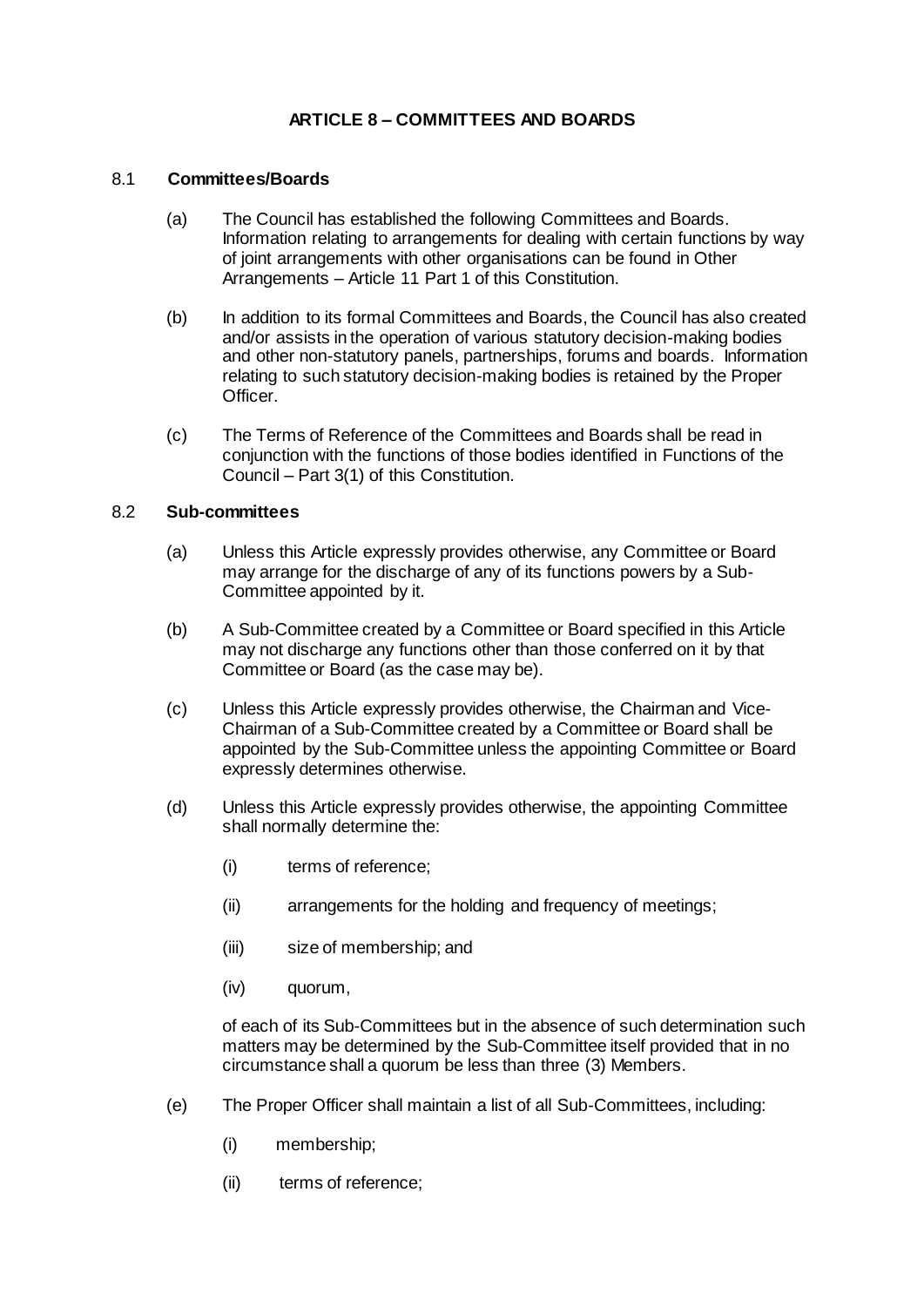- (iii) any function; and
- (iv) any rule governing a Sub-Committee's conduct and proceedings not otherwise provided for elsewhere in this Constitution,

created pursuant to this Article. That list shall form part of the Constitution.

#### 8.3 **Substitutes**

- (a) Unless there is express provision to the contrary and subject to any limitation that may be identified, every Committee, Board and Sub-Committee detailed below in this Article shall have the right to have substitutes appointed to it for the purposes of any meeting.
- (b) In relation to Members, arrangements for any substitute shall normally be made:
	- (i) by the group leader of the Member for whom the substitution is being sought; or
	- (ii) if the group leader is unavailable / absent or it is not practical for the group leader to do so then by any person appointed as a deputy for that group leader,

by giving notice to the Democratic Services Manager as soon as practicable before the meeting to which the substitution relates. In the event of advance notification not being provided/received from the Leader or Deputy Group Leader concerned then the substitute shall not be treated as a member of the Committee/Sub-Committee for the purposes of being able to speak or vote.

- (c) A substitute for a Member may only be from the same political group as the Member for whom the substitution is being made.
- (d) In the case of any appointment of a person to a Committee or Board who is not a Member then there shall be no power to appoint a substitute unless expressly provided for below or the law otherwise requires. A substitute for a non-Member shall be notified to the Democratic Services Manager as soon as practicable in advance of the sitting of the Committee or Board (as the case may be) and no later than 4pm on the working day before the meeting to which the substitution relates.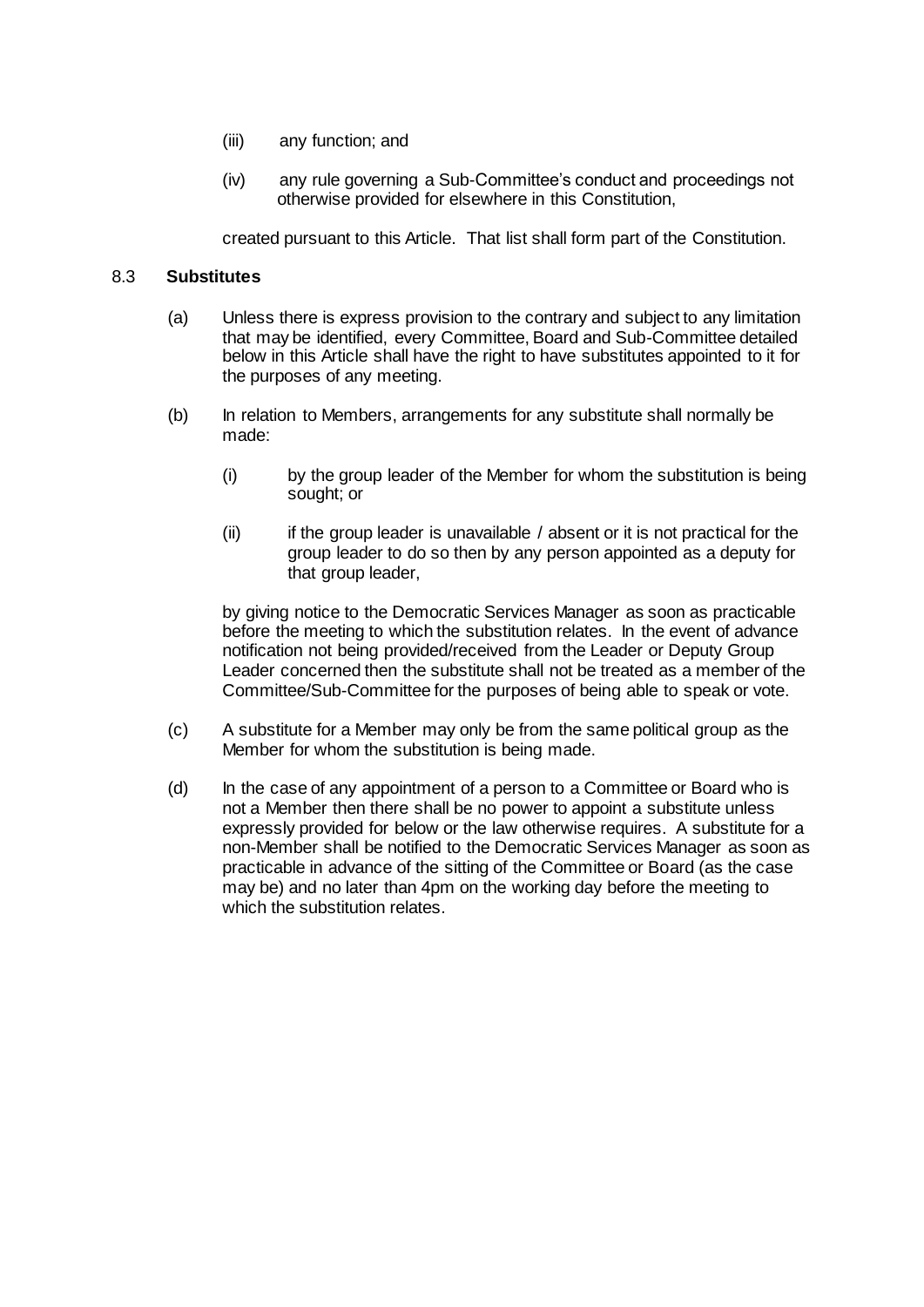## 8.4 **Co-optees**

To the extent that any Committee, Sub-Committee or Board identified below has persons who are not Members forming part of it, then unless the provisions identify otherwise, or the law otherwise requires, a Committee may appoint its non-Members.

## **APPEALS COMMITTEE**

#### 8.5 **Role/Terms of Reference and Membership**

- (a) The Appeals Committee shall be primarily responsible for the determination of:
	- (i) any review and/or appeal that the Council is required to undertake (excluding any relating to an employee of the Council) including, for the avoidance of doubt, any appeal arising in connection with any educational or discretionary grant / relief function of the Council to the extent that such an appeal can be determined by a body including Members; and
	- (ii) various other matters requiring a determination of the Council, including
		- (A) an application for discharge from mental health guardianship;
		- (B) an application / potential revocation of any parking concession relating to a disabled person whether there is any suggestion of misuse;
		- (C) certain financial assessment disputes relating to residential or nursing home accommodation being provided to a person; and
		- (D) the review of certain personal data issues,

that is not determined through the use of any other mechanism.

- (b) The Appeals Committee will consist of 15 Members appointed by Full Council but it is expected that no more than 5 members will sit at any one time to hear an appeal.
- (c) The quorum of the Appeals Committee shall be 3 Members.
- (d) There shall be no power to appoint substitutes to the Appeals Committee.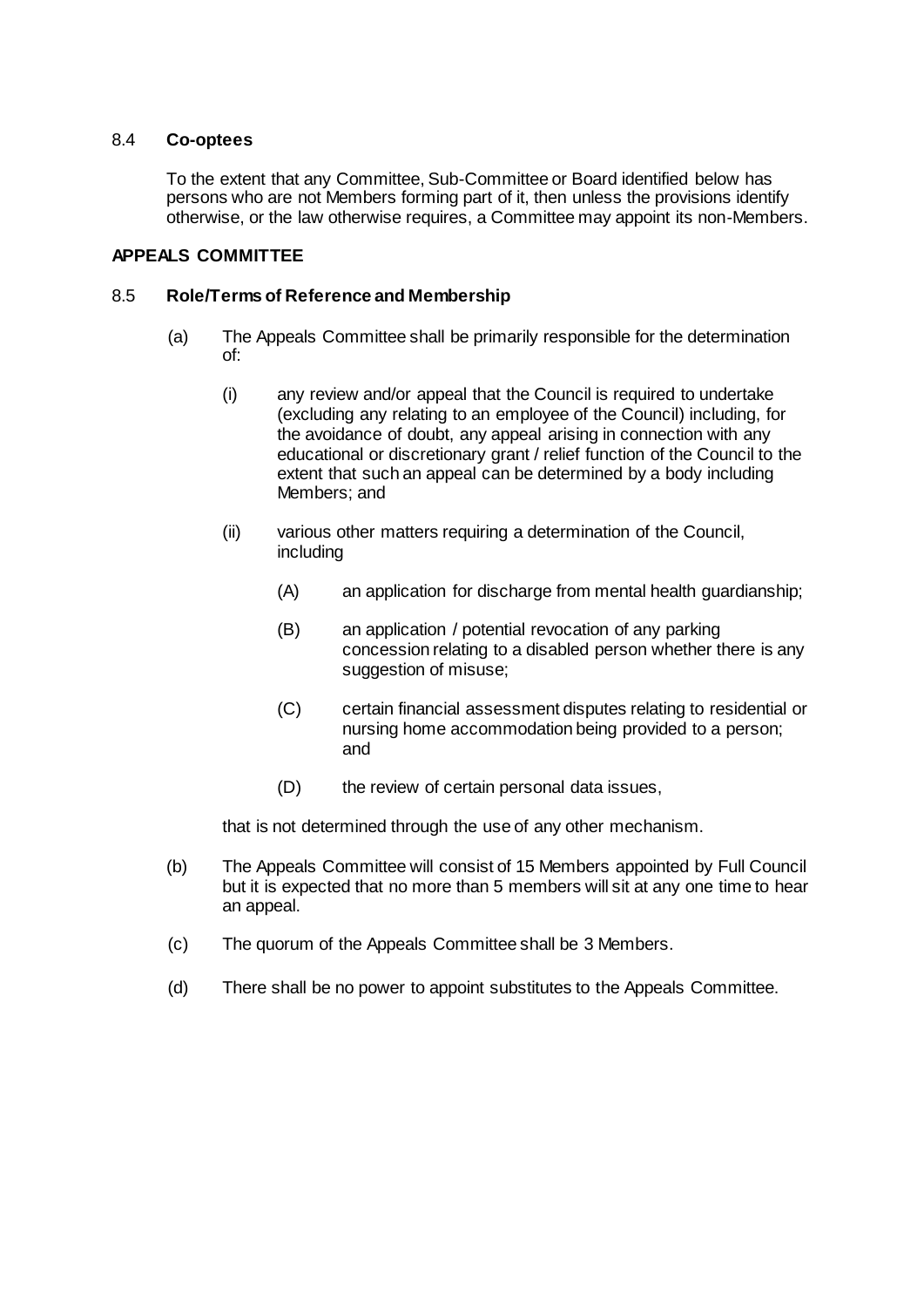## 8.6 **Appointment of Chairman and Vice-Chairman**

The Chairman and Vice-Chairman of the Appeals Committee shall be appointed by Full Council unless Full Council otherwise determines.

## 8.7 **Meetings**

- (a) The number of ordinary meetings of the Appeals Committee each year will normally be determined by Full Council.
- (b) Additional meetings may be called by the Chairman to meet appeals business needs.
- (c) The Chairman of the Appeals Committee may determine that a meeting should be cancelled for insufficient business.

## 8.8 **Sub-Committees for the consideration of Appeals Committee**

- (a) At its first meeting after each Annual Council the Appeals Committee shall review and appoint such Sub-Committees as it considers appropriate for the effective consideration of matters for which the Appeals Committee has responsibility.
- (b) Where more than one Appeals Sub-Committee has been appointed which has the same delegated powers as another Appeals Sub-Committee then those Appeals Sub-Committees with the same powers shall sit in rotation.
- (c) Each Appeals Sub-Committee shall consist of only 3 members and the quorum of each Sub-Committee shall be 3.
- (d) Substitutes may only be appointed to an Appeals Sub-Committee from the membership of the Appeals Committee.
- (e) No Member shall sit as a member of an Appeals Sub-Committee unless s/he has received training provided to that Member for the purposes of the matter to be determined by that Appeals Sub-Committee.
- (f) For the avoidance of doubt, all Appeals Sub-Committees may exercise any powers given to them concurrently and independently of each other.

## 8.9 **Delegated powers and powers of recommendation of the Appeals Committee**

- (a) The Appeals Committee shall have the powers as set out in Functions of the Council - Part 3(1) of the Constitution.
- (b) For the avoidance of doubt the Appeals Committee and any of its Sub-Committees can delegate any of their powers to any Officer.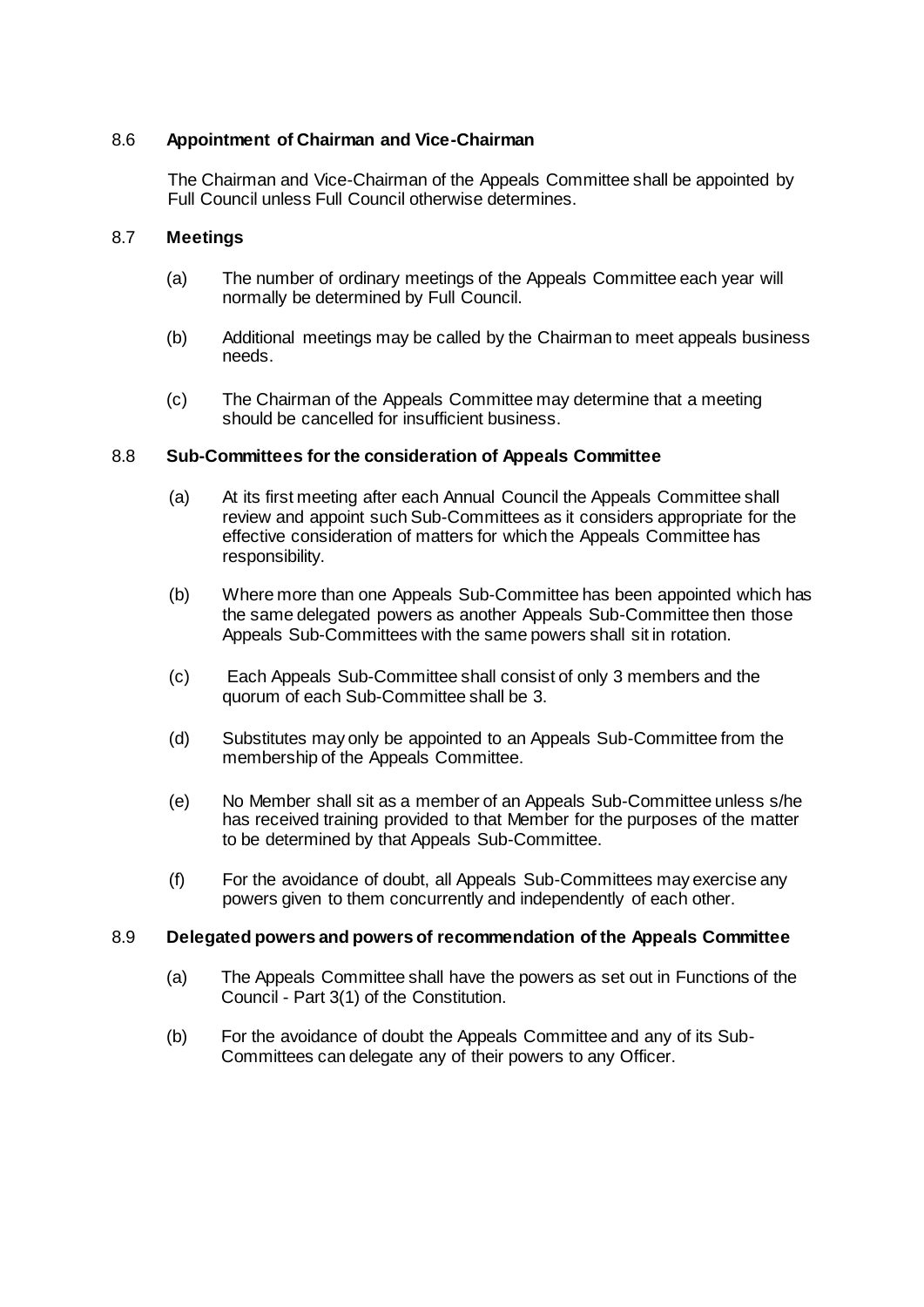## **AUDIT AND GOVERNANCE COMMITTEE**

## 8.10.1 **Role/Terms of Reference and Membership**

- (a) The Audit and Governance Committee shall be primarily responsible for:
	- (i) independent assurance on the adequacy of the Council's risk management framework including the internal control environment, integrity of financial reporting and governance arrangements;
	- (ii) promoting and helping maintain high standards of conduct of Members (including co-optees), Parish and Town Councillors and any other relevant appointed representatives including advising the Council on issues relating to the Members' Code of Conduct;
	- (iii) recommending training in respect of conduct standards and ensuring appropriate arrangements to consider and determine allegations of any breach concerning the Members' Code of Conduct and any other code / protocol concerning Member Conduct;
	- (iv) supporting the Monitoring Officer in the discharge of his/her duties;
	- (v) ensuring arrangements for any necessary consideration of complaints / compliments relating to the Council including to the Local Government Ombudsman, including making any recommendations in relation to compensation payments.
- (b) The Audit and Governance Committee will consist of 10 Members appointed by Full Council.
- (c) No Member appointed to the Audit and Governance Committee shall also be appointed to the Executive.
- (d) The quorum of the Audit and Governance Committee shall be 3 Members.
- (e) There shall be no power to appoint substitutes to the Audit and Governance Committee.

## 8.11 **Appointment of Chairman and Vice-Chairman**

- (a) The Chairman and Vice-Chairman of the Audit and Governance Committee shall be appointed by Full Council unless Full Council otherwise determines.
- (b) The Chairman of the Audit and Governance Committee shall be from the largest political group that is different to that of the Leader.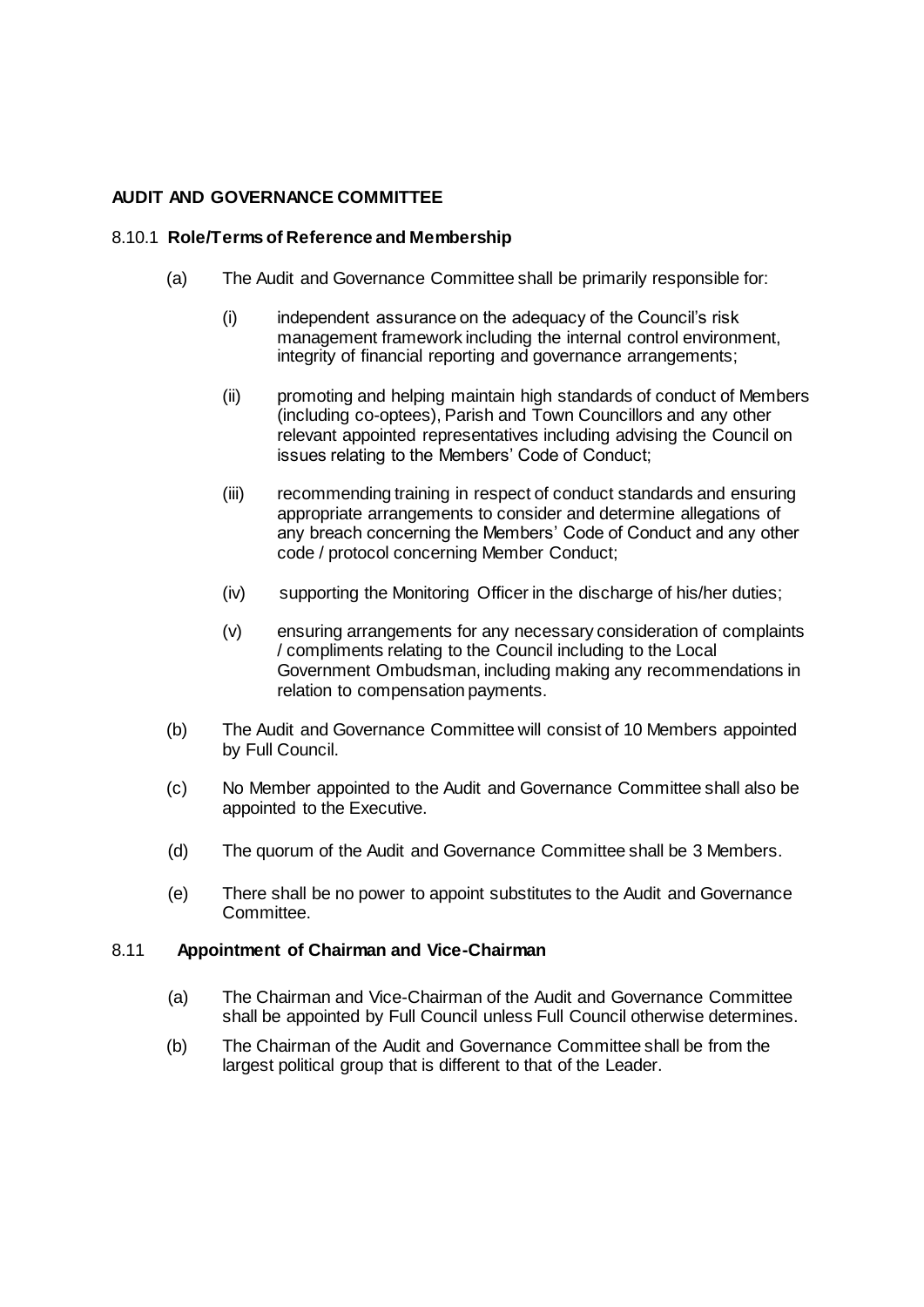## 8.12 **Meetings**

- (a) The number of ordinary meetings of the Audit and Governance Committee each year will normally be determined by Full Council.
- (b) The Chairman of the Audit and Governance Committee shall have the power to call one or more special meeting(s) of the Audit and Governance Committee.
- (c) The Chairman of the Audit and Governance Committee may determine that a meeting should be cancelled for insufficient business.

## 8.13 **Sub-Committees for the consideration of Code of Conduct issues**

- (a) The Audit and Governance Committee shall arrange that, to the extent it is called upon to determine any allegation relating to a Member Code of Code (including that of a Town Council or a Parish Council), the determination shall be made by a Sub-Committee of the Audit and Governance Committee. An Audit and Governance Sub-Committee with such responsibility may include non-Members. An Audit and Governance Sub-Committee that has non-Members forming part of it shall not have any power relating to the regulation and/or control of the finances of the Council.
- (b) Substitutes may only be appointed to an Audit and Governance Sub-Committee from the membership of the Audit and Governance Committee. There shall be no power to appoint non Member substitutes.

## 8.14 **Delegated powers and powers of recommendation of the Audit and Governance Committee**

- (a) The Audit and Governance Committee shall have the powers as set out in Functions of the Council - Part 3(1) of the Constitution.
- (b) For the avoidance of doubt the Audit and Governance Committee and any of its Sub-Committees can delegate any of their powers to any Officer.

## **HARBOURS COMMITTEE**

## 8.15 **Role/Terms of Reference and Membership**

- (a) The Harbours Committee shall be primarily responsible for exercising functions of the Council as a harbour authority as defined in the Harbours Act 1964 and any other functions arising under any local Act and/or byelaw in respect of the operational issues in relation to harbour land of any harbours within the area of the Council not dealt with through any other mechanism.
- (b) The Harbours Committee shall have the power to determine income and expenditure matters relating to the harbours for which it is responsible but:
	- (i) in the case of income, only to the extent that Full Council has expressly resolved that such matters may be determined by the Harbours Committee; and
	- (ii) in the case of expenditure only up to its budget.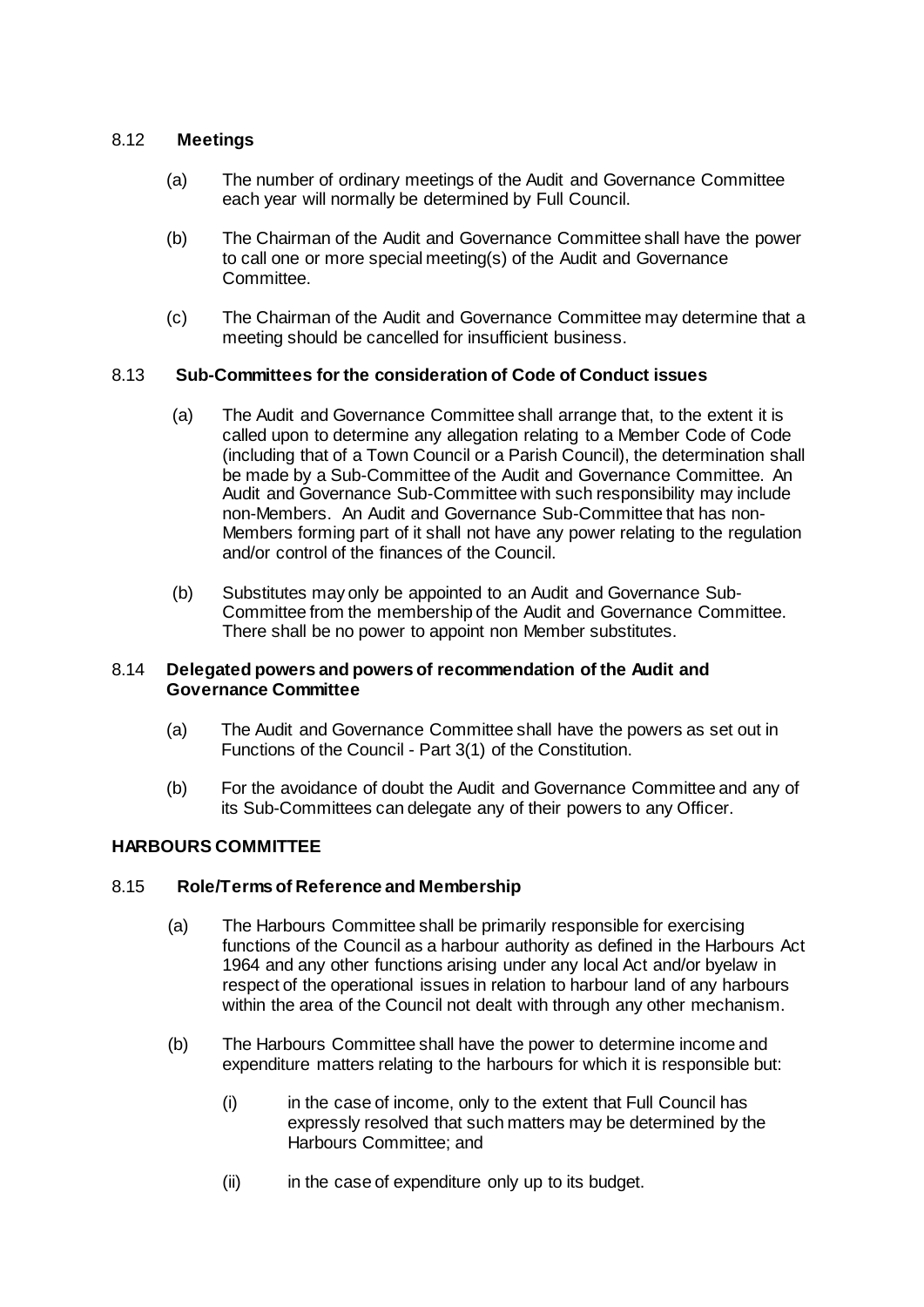- (c) The Harbours Committee will consist of 10 persons comprising 6 Members and 4 other persons who are not Members all appointed by Full Council.
- (d) The quorum of the Harbours Committee shall be no less than 3 persons appointed to the Harbours Committee but must in all cases be made up of a majority consisting of Members.
- (e) There shall be no power to appoint substitutes to the Harbours Committee.
- (f) Arrangements shall be made to identify a designated person in relation to the Port Marine Safety Code in connection with the harbours. Such person shall be the Proper Officer identified as having the powers for such purposes in the Officer Scheme of Delegations – Part 3(2) of the Constitution or such other arrangements as the Council may from time to time decide.

#### 8.16 **Duty Holder in relation to Harbours**

The Harbours Committee will be the duty holder for the purposes of the Council's responsibilities under the Port Marine Safety Code for all Harbours in the area of the Council for which the Council is the statutory harbour authority.

#### 8.17 **Appointment of Chairman and Vice-Chairman**

The Chairman and Vice-Chairman of the Harbours Committee shall be appointed by Full Council unless Full Council otherwise determines. No co-optee shall be appointed either Chairman or Vice-Chairman.

### 8.18 **Appointment of Co-opted Members**

The arrangements for the appointment of co-opted members, their length of office and matters specific to co-optees are set out in the Annex to Article 8.

#### 8.19 **Meetings**

- (a) The number of ordinary meetings of the Harbours Committee each year will normally be determined by Full Council.
- (b) The Chairman of the Harbours Committee shall have the power to call one or more special meeting(s) of the Harbours Committee.
- (c) The Chairman of the Harbours Committee may determine that a meeting should be cancelled for insufficient business.
- (d) No person shall sit as a member of the Harbours Committee unless s/he has received Port Marine Safety training provided to that person for this purpose.
- (e) There shall be no power to appoint substitutes to the Harbours Committee or to any Harbours Sub-Committee.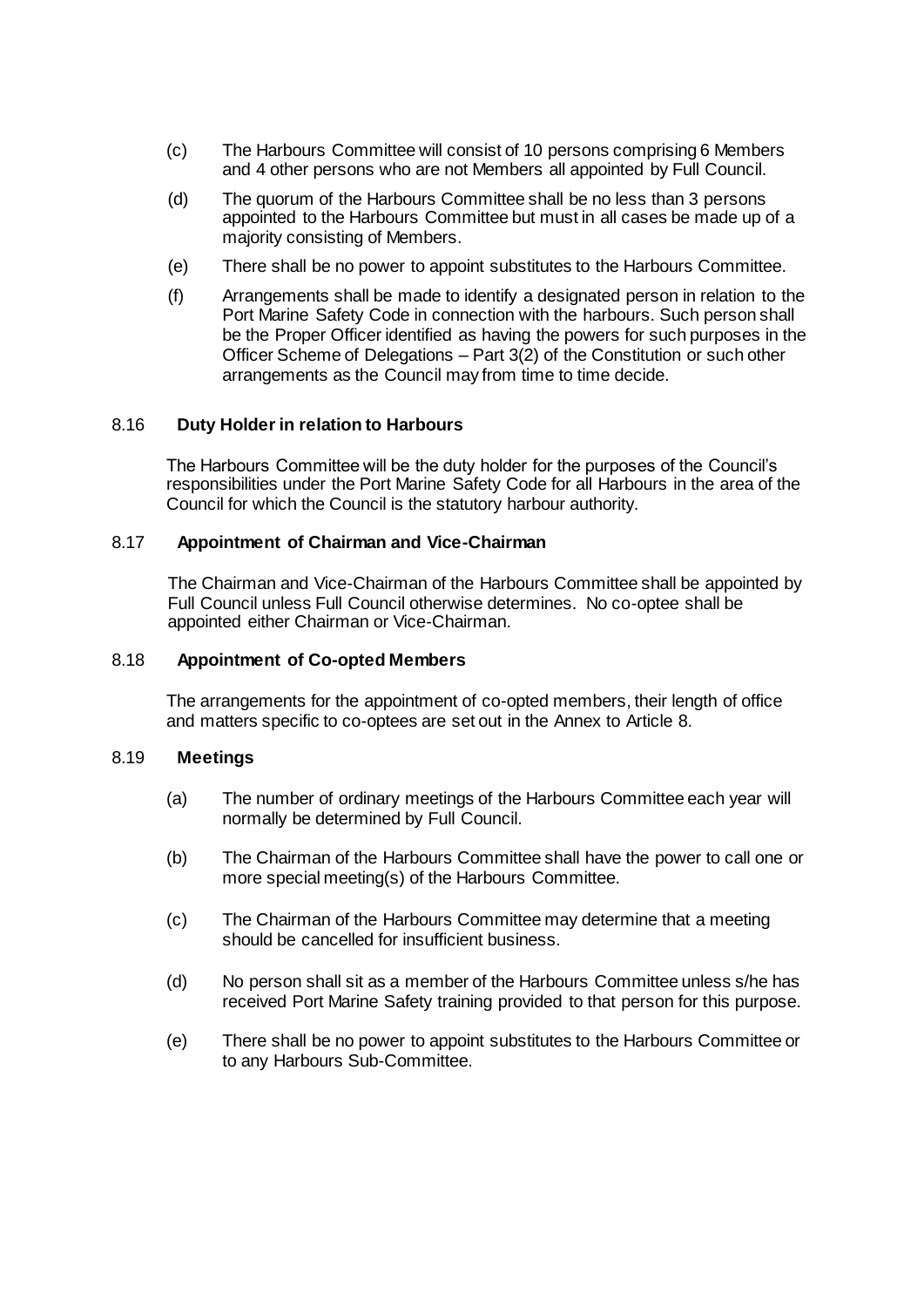## 8.20 **Delegated powers and powers of recommendation of the Harbours Committee**

- (a) The Harbours Committee shall have the powers as set out in Functions of the Council - Part 3(1) of the Constitution.
- (b) For the avoidance of doubt the Harbours Committee and any of its Sub-Committees can delegate any of their powers to any Officer.

## **HEALTH AND WELLBEING BOARD**

## 8.21 **Role/Terms of Reference and Membership**

- (a) The Health and Wellbeing Board shall be primarily responsible for:
	- (i) the development and updating of a Joint Strategic Needs Assessment, any Pharmaceutical Needs Assessment and the Better Care Fund;
	- (ii) assisting in the development and overseeing of various other plans and strategies with relevance to health;
	- (iii) providing a link to and encouraging integration and collaboration with and other key health stakeholders including NHS England and any other health and wellbeing board; and
	- (iv) ensuring that a patient/service user voice is effectively heard in connection with relevant decisions.
	- (v) statutory responsibility as Local Outbreak Management Board for Dorset.
- (b) The Health and Wellbeing Board will consist of 18 persons made up of:
	- (i) 3 Members (all of whom shall be nominated by the Leader, of which 1 shall be the Leader or the Leader's nominee);
	- (ii) 4 Officers made up of the Director responsible for adult social services; the Director responsible for children's services, the Director responsible for public health and 1 other Officer with a responsibility for the economy;
	- (iii) 7 NHS representatives made up of 3 from Locality Executive Teams (GPs), 1 from the Dorset Clinical Commissioning Group Board, the Clinical Commissioning Group Accountable Officer; 1 from NHS England and 1 from the Local NHS Provider Trust; and
	- (iv) 4 others made up of 1 from the Local Healthwatch organisation, 1 from the voluntary sector, a representative of the Police and a representative of Dorset and Wiltshire Fire Authority.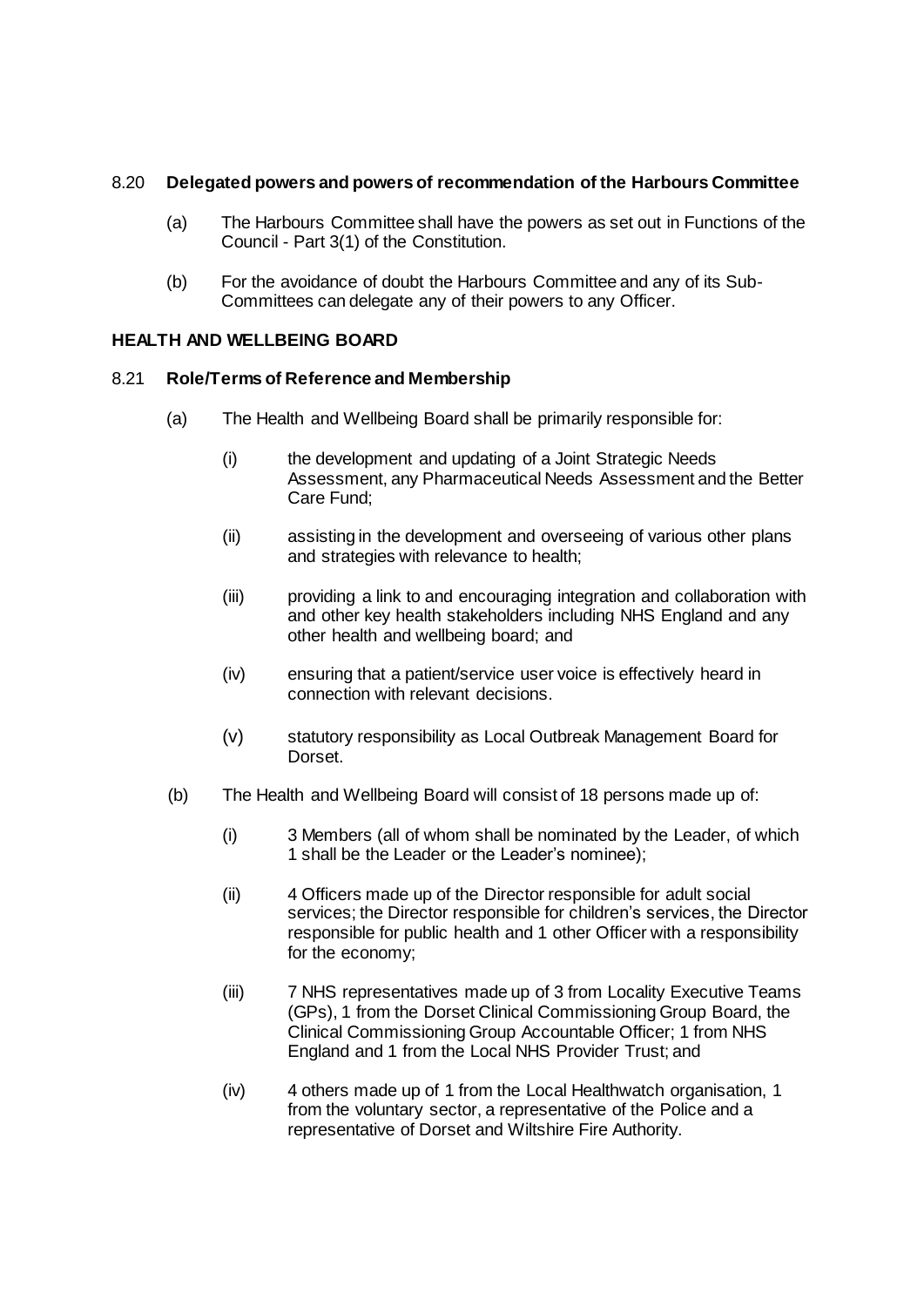- (c) The quorum of the Health and Wellbeing Board shall be 5 persons at least 3 of whom are Members of the Council and/or Officers of the Council.
- (d) There shall be power to appoint substitutes for both Members and non-Members to the Health and Wellbeing Board. A non-Member substitute must be from the same organisation as the non-Member.

## 8.22 **Appointment of Chairman and Vice-Chairman**

The Chairman and Vice-Chairman of the Health and Wellbeing Board shall be appointed by Full Council unless Full Council otherwise determines.

#### 8.23 **Meetings**

- (a) The number of ordinary meetings of the Health and Wellbeing Board each year will normally be six unless otherwise determined by Full Council.
- (b) The Chairman of the Health and Wellbeing Board shall have the power to call one or more special meeting(s) of the Health and Wellbeing Board.
- (c) The Chairman of the Health and Wellbeing Board may determine that a meeting should be cancelled for insufficient business.
- (d) There shall be power to appoint substitutes to the Health and Wellbeing Board.

#### 8.24 **Delegated powers and powers of recommendation of the Health and Wellbeing Board**

- (a) The Health and Wellbeing Board shall have the powers as set out in Functions of the Council - Part 3(1) of the Constitution.
- (b) For the avoidance of doubt the Health and Wellbeing Board and any of its Sub-Committees can delegate any of their powers to any Officer.

#### **LICENSING COMMITTEE**

#### 8.25 **Role/Terms of Reference and Membership**

- (a) The Licensing Committee shall have primary responsibility for:
	- (i) the discharge of the Council's licensing, certification and registration functions; and
	- (ii) the determination of any application relating to the manufacture and/or storage of explosives;

that is not dealt with through the use of any other mechanism.

(b) The Licensing Committee shall be the licensing committee of the Council for the purposes of exercising any functions expressly referred to a licensing committee by any legislation (e.g. the Licensing Act 2003 and the Gambling Act 2005).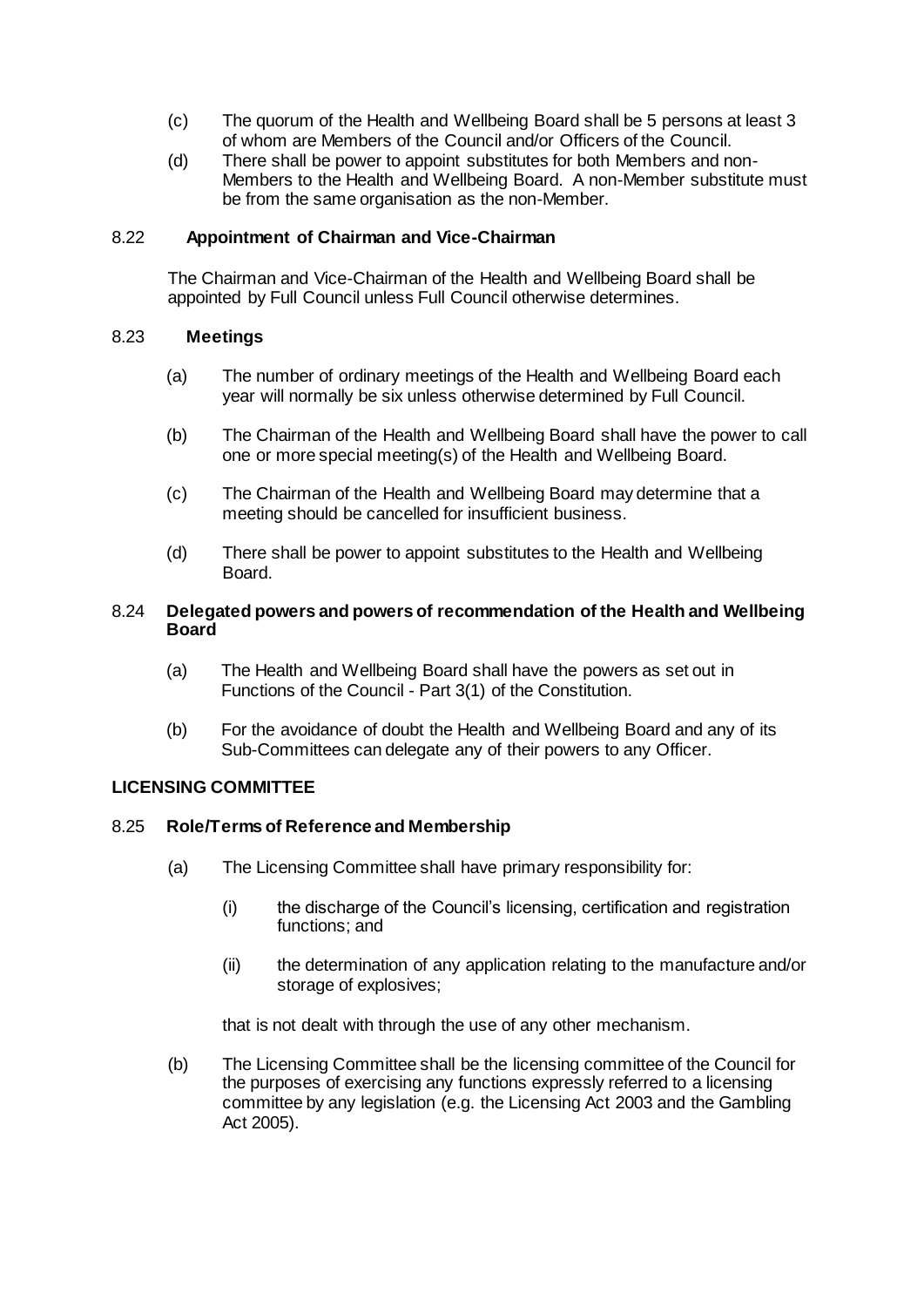- (c) The Licensing Committee may also deal with certain other matters which are referred to it having regard to provisions in the Licensing Act 2003 by a person or body possessing the power to make that determination.
- (d) The Licensing Committee will consist of 15 Members appointed by Full Council.
- (e) The quorum of the Licensing Committee shall be 3.

## 8.26 **Appointment of Chairman and Vice-Chairman**

The Chairman and Vice-Chairman of the Licensing Committee shall be appointed by Full Council unless Full Council otherwise determines.

## 8.27 **Meetings**

- (a) The number of ordinary meetings of the Licensing Committee each year will normally be determined by Full Council.
- (b) The Chairman of Licensing Committee shall have the power to call one or more special meeting(s) of the Licensing Committee.
- (c) The Chairman of Licensing Committee may determine that a meeting should be cancelled for insufficient business.
- (d) No Member shall sit as a member of the Licensing Committee unless s/he has received licensing training provided to that Member for this purpose.
- (e) There shall be no power to appoint substitutes to the Licensing Committee.

## 8.28 **Licensing Sub-Committees**

- (a) At its first meeting after each Annual Council the Licensing Committee shall review and appoint such Sub-Committees as it considers appropriate for the effective operation of the Council's licensing duties.
- (b) Where more than one Licensing Sub-Committee has been appointed they shall sit in rotation. Each Licensing Sub-Committee shall consist of only 3 members and the quorum of each Sub-Committee shall be 3.
- (c) Substitutes may only be appointed to a Licensing Sub-Committee from the membership of the Licensing Committee.
- (d) For the avoidance of doubt, all Licensing Sub-Committees may exercise any powers given to them concurrently and independently of each other.

### 8.29 **Delegated powers and powers to recommend of the Licensing Committee**

- (a) The Licensing Committee shall have the powers as set out in Functions of the Council - Part 3(1) of the Constitution.
- (b) For the avoidance of doubt the Licensing Committee and any of its Sub-Committees can delegate any of its powers to any Officer (subject in particular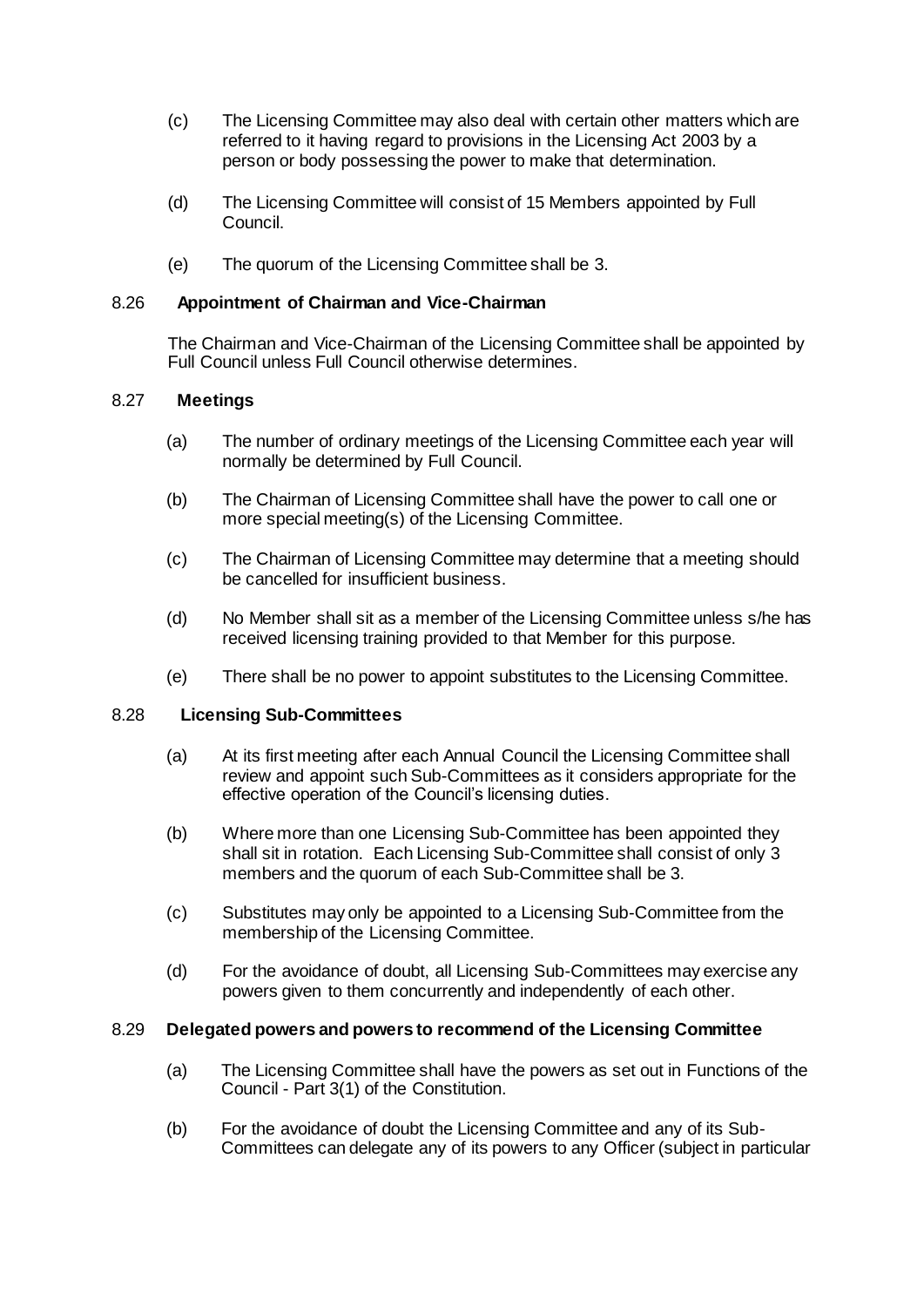in the case of the Licensing Act 2003 and the Gambling Act 2005 to any limitations prescribed in that legislation).

## **PENSION FUND COMMITTEE**

#### 8.30 **Role/Terms of Reference and Membership**

- (a) The Pension Fund Committee shall be primarily responsible for exercising all functions of the Council as administering authority of the Dorset Pension Fund.
- (b) The Pensions Fund Committee will consist of 9 Members comprising 5 Members appointed by Full Council (not more than 2 being also appointed to the Executive); 3 persons nominated by the Bournemouth Christchurch and Poole Council and 1 person nominated by the unions who have membership that includes Officers.
- (c) The quorum of the Pension Fund Committee shall be 3 persons at least 2 of whom must be Members of the Council.
- (d) There shall be no power to appoint substitutes to the Pension Fund Committee.

#### 8.31 **Appointment of Chairman and Vice-Chairman**

The Chairman and Vice-Chairman of the Pension Fund Committee shall be appointed by Full Council unless Full Council otherwise determines.

### 8.32 **Meetings**

- (a) The number of ordinary meetings of the Pension Fund Committee each year will normally be determined by Full Council.
- (b) The Chairman of the Pension Fund Committee shall have the power to call one or more special meeting(s) of the Pension Fund Committee.
- (c) The Chairman of the Pension Fund Committee may determine that a meeting should be cancelled for insufficient business.
- (d) There shall be no power to appoint substitutes to the Pension Fund Committee or to any Pension Fund Sub-Committee.

#### 8.33 **Delegated powers and powers of recommendation of the Pension Fund Committee**

- (a) The Pension Fund Committee shall have the powers as set out in Functions of the Council - Part 3(1) of the Constitution.
- (b) For the avoidance of doubt the Pension Fund Committee and any of its Sub-Committees can delegate any of their powers to any Officer.

## **STAFFING COMMITTEE**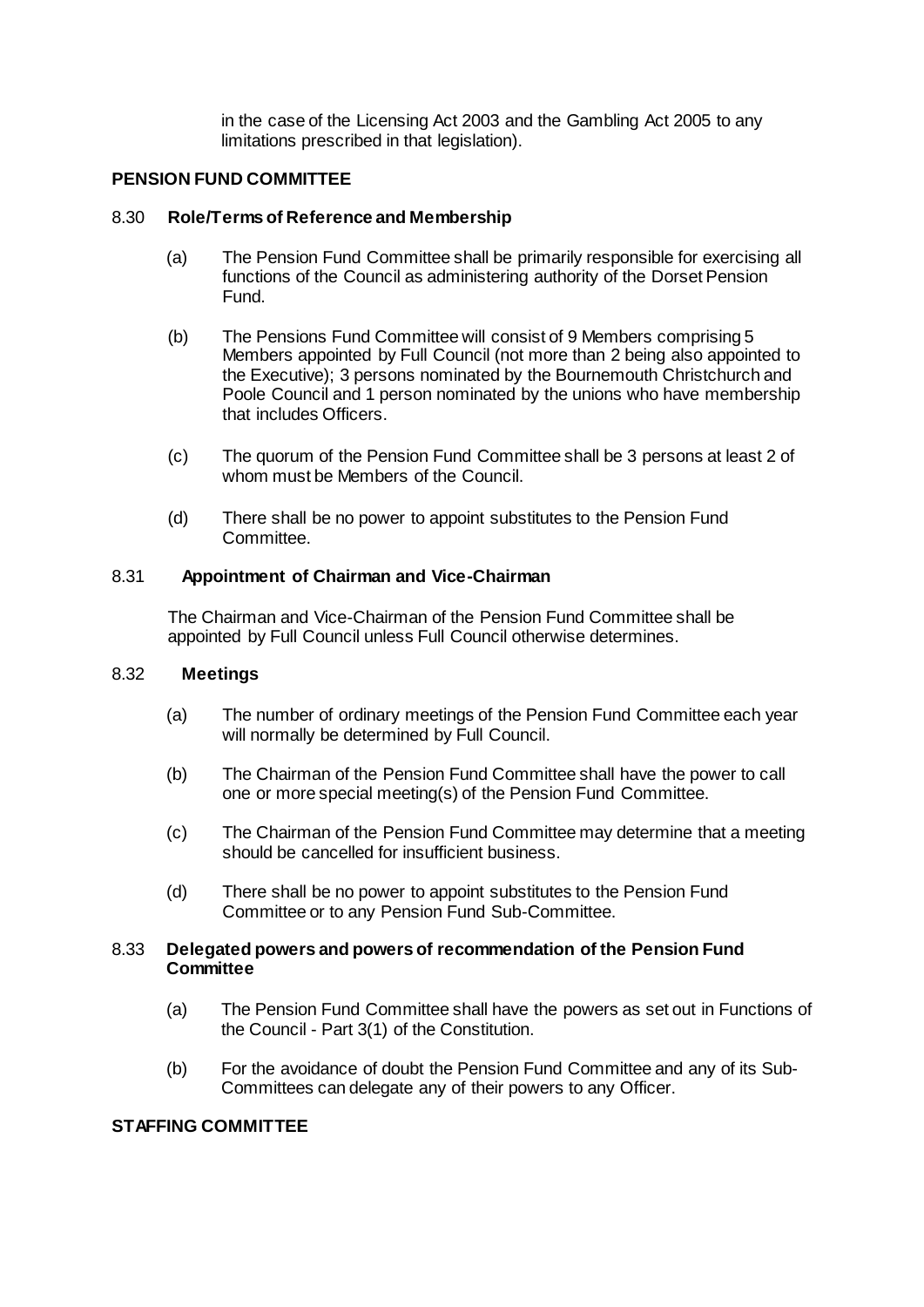## 8.34 **Role/Terms of Reference and Membership**

- (a) The Staffing Committee shall be primarily responsible for:
	- (i) Undertaking the selection process for the appointment, and formulating recommendations to the Full Council in relation to the appointment and dismissal of the Head of Paid Service, Chief Finance Officer and Monitoring Officer in accordance with Officer Employment and Disciplinary Procedure Rules (membership 5 Councillors)
	- (ii) Undertaking the selection process for the appointment and making the appointment and dismissal of:

(a) An Executive Director (membership 5 Councillors) b) A Corporate Director (membership 3 Councillors)

- (iii) Hearing and determining any appeals or grievances by:
	- (a) The Head of Paid Service, Chief Finance Officer,
	- M onitoring Officer and Executive Directors (5 Councillors)
	- (b) Corporate Directors (3 Councillors)
- (iv) Hearing and dealing with disputes registered by recognised Trade Unions (5 Councillors).
- (b) The membership of the Staffing Committee shall be appointed from amongst the whole membership of the Council. The size of the Committee shall vary and its members shall be nominated by the Group Leaders on a politically proportionate basis as and when a meeting is to be convened. The size of the Committee for each type of business within its terms of reference is set out in brackets in paragraph 8.34 (a), above.

## **STRATEGIC AND TECHNICAL PLANNING COMMITTEE AND AREA PLANNING COMMITTEES**

## 8.35 **Role/Terms of Reference and Membership**

- (a) The Council has 1 Strategic and Technical Planning Committee which is responsible for dealing with matters including any application and/or any enforcement issue in relation to:
	- (i) certain strategic town and country planning issues including any planning application whose red line crosses the boundaries of more than 1 Area Planning Committee;
	- (ii) various minerals and waste applications; and
	- (iii) rights of way including the definitive map
	- (iv) highways and traffic regulation
	- (v) relating to the exercise of the functions of the Council as registration authority for commons and town and village greens,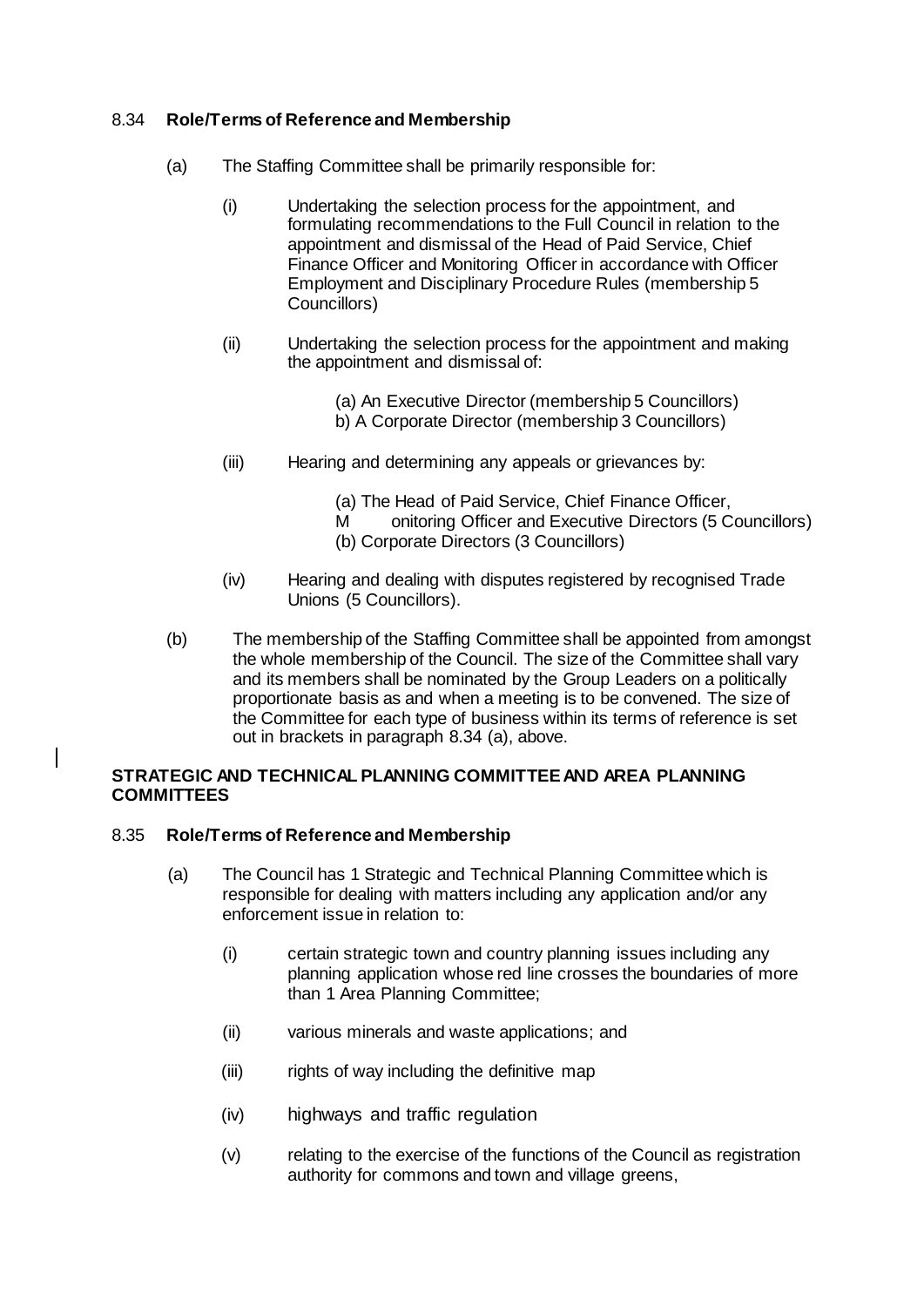that are not dealt with through the use of any other mechanism.

- (b) The Council has 3 Area Planning Committees which are collectively responsible for dealing with all matters in relation to town and country planning including any application and/or any enforcement issue that is not dealt with through any other mechanism.
- (c) An Area Planning Committee shall deal with only those matters (and in the case of an application whose red line) which fall wholly within their area. The current boundaries of each of the Area Planning Committees can be found as an appendix to this article.
- (d) In the event of any uncertainty/dispute as to whether an application falls to be determined by the Strategic and Technical Planning Committee or an Area Planning Committee the determination of the Proper Officer (or if absent or unavailable the Monitoring Officer) in consultation with the Chairman of the Strategic Planning Committee shall be final.
- (e) The Strategic and Technical Planning Committee will consist of 12 Members appointed by Full Council. Unless political balance requirements necessitate otherwise, those appointments shall be made up of 4 Members from each of the 3 Planning Area Committees.
- (f) Each Area Planning Committee will consist of 12 Members appointed by Full Council. Members appointed to each Area Planning Committee shall be selected from wards wholly or partly falling within the area of responsibility of that Area Planning Committee unless an appointment from outside such an area is necessary for the purposes of political balance requirements.
- (g) The quorum of the Strategic and Technical Planning Committee and each Area Planning Committee shall be 6 Members.

## 8.36 **Appointment of Chairman and Vice-Chairman**

The Chairman and Vice-Chairman of the Strategic and Technical Planning Committee and each Area Planning Committee shall be appointed by Full Council unless Full Council otherwise determines.

## 8.37 **Meetings**

- (a) The number of ordinary meetings each year of the Strategic and TechnicalPlanning Committee and every Area Planning Committee will normally be determined by Full Council.
- (b) The Chairman of the Strategic and Technical Planning Committee and each Area Planning Committee shall have the power to call one or more special meeting(s) of the Committee of which s/he is the Chairman.
- (c) The Chairman of the Strategic and Technical Planning Committee and each Area Planning Committee shall have the power to determine that a meeting of the Committee for which s/he is the Chairman should be cancelled for insufficient business.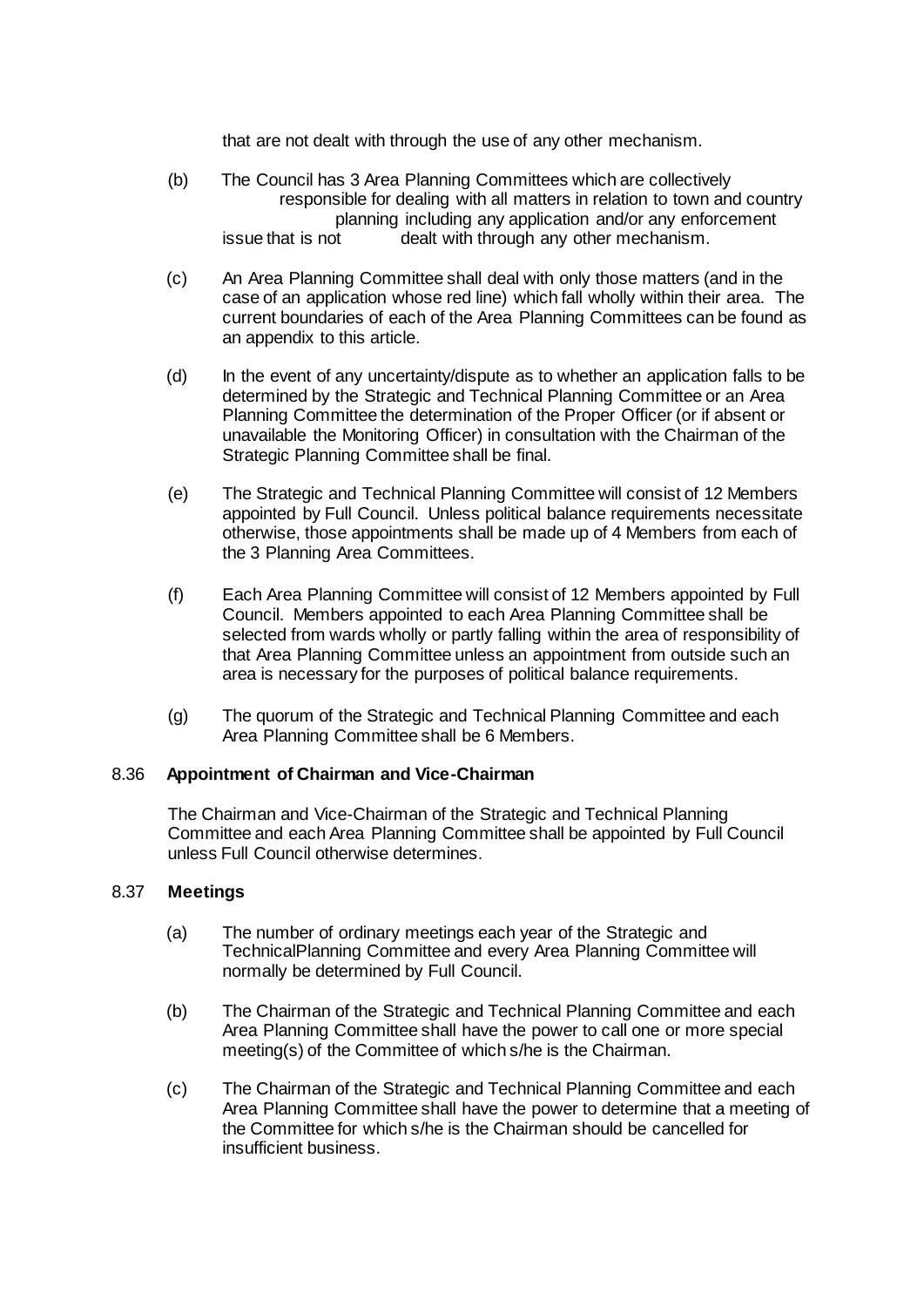- (d) No Member shall sit as a member of an Area Planning Committee unless s/he has received planning training provided to that Member for this purpose.
- (e) Substitutes to the Strategic and Technical Planning Committee and any Area Planning Committee may only be appointed from any of the Area Planning Committees.

## 8.38 **Delegated powers and powers to recommend of the Strategic and Technical Planning Committee and each Area Planning Committee**

- (a) The Strategic and Technical Planning Committee and each Area Planning Committee shall have the powers as set out in Functions of the Council - Part 3(1) of the Constitution.
- (b) For the avoidance of doubt and in so far as the law allows,
	- (i) the Strategic and Technical Planning Committee and each of Area Planning Committees; and
	- (ii) unless limited by the creating Strategic and Technical Planning Committee or the Area Planning Committee (as the case may be), any Sub-Committee of the Strategic and Technical Planning Committee or any Area Planning Committee,

may delegate or refer any of its powers to any Officer(s).

## **APPENDIX – MAP SHOWING BOUNDARIES OF AREA PLANNING COMMITTEES**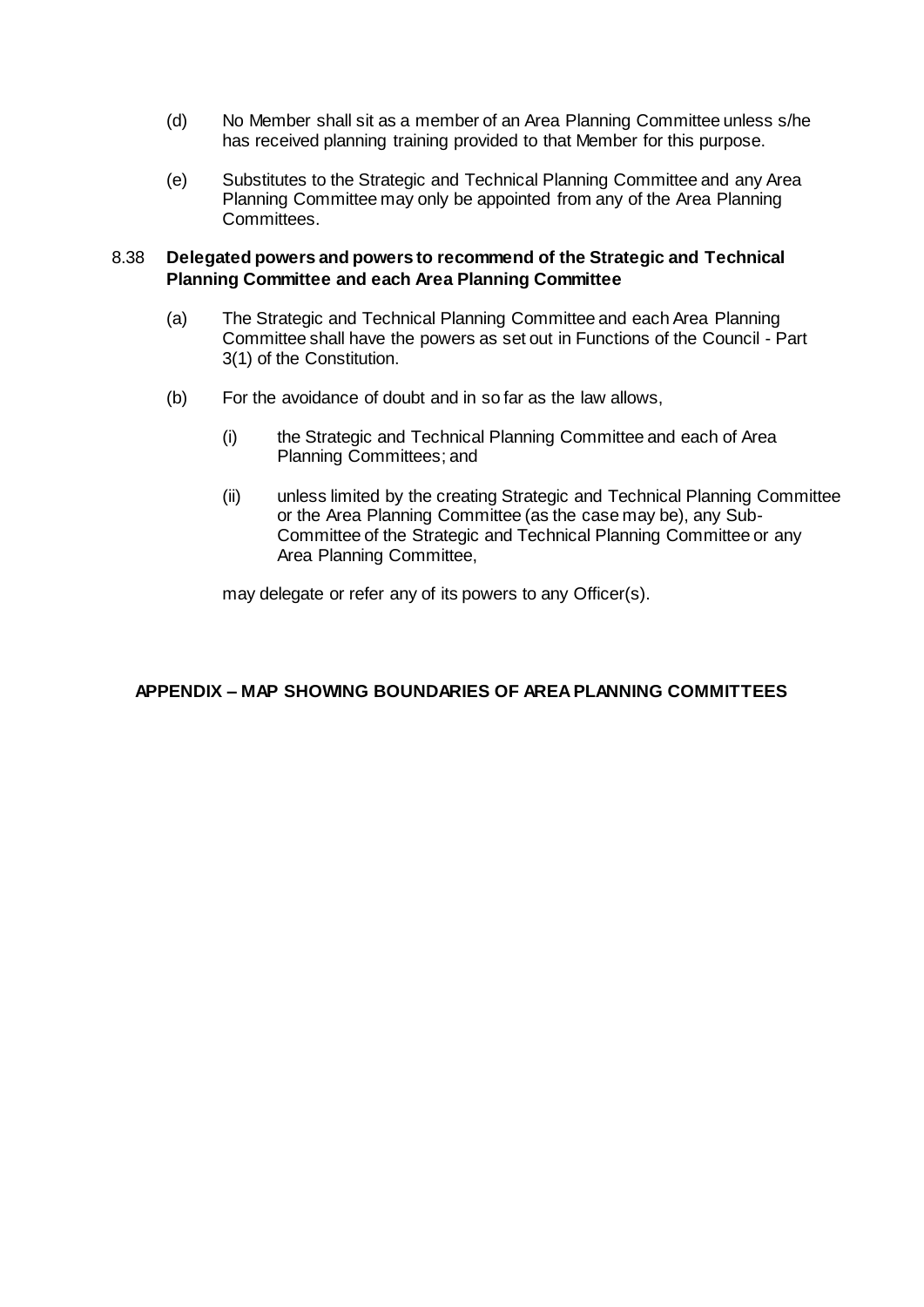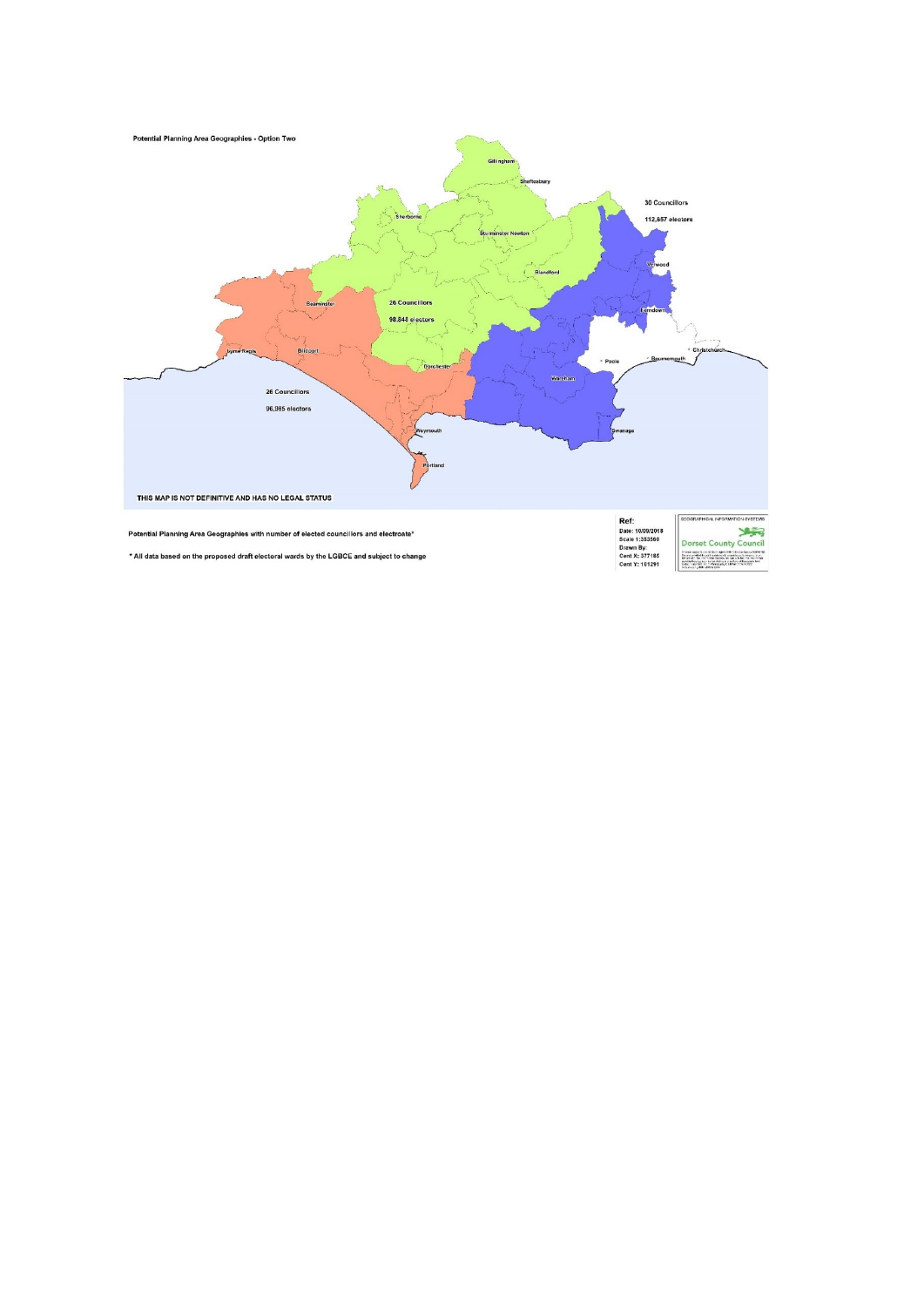## **Annex to Article 8**

## **Appointment and role of Co-opted Members of the Harbours Committee**

## **1. Code of Conduct and Declaration of Office**

Co-opted members will be required to sign a Declaration of Acceptance of Office and are under the same obligations as Councillors to observe the Council's Constitution and Code of Conduct for Members. Training in the Code of Conduct, Port Marine Safety Code and other harbour related skills are mandatory for all members of the Committee.

## **2. Voting Rights**

All six councillors shall have full voting rights on all matters before the Committee. The four co-opted members shall have voting rights on all matters except for financial issues which in their case are confined within the budget delegated to the Committee. The chair of the Harbour Consultative Group will have no voting rights.

## **3. Missed Attendance at Meetings**

In the event that a co-opted member misses two consecutive meetings or is absent from meetings of the Committee for more than 6 months (whichever period is greater) that member will cease to be a Committee Member, unless within the period of absence the Council gives approval for this absence.

- a) Each co-opted member, as far as it is achievable, will be appointed, following advertisement of the vacancy, on a 'fit for purpose basis' through assessment of each nominee's skills, knowledge, experience and commitment on these matters:
	- Management of harbours, shipping and other forms of transport;
	- Local industrial, commercial, business, financial or legal (especially maritime law) matters;
	- Management of marine leisure activities
	- Safety management;
	- Community issues;
	- Environmental matters;
	- Nautical experience including local area marine knowledge;
	- Any other skills and abilities considered from time to time by the Appointments Panel to be relevant to the discharge by the Board of its functions.
- b) The Appointments Panel will consist of 3 councillors, 2 of whom are other members of the Committee and the relevant Cabinet portfolio holder. The Panel will be supported by an appropriate technical advisor(s), normally the Harbour Master, having a thorough understanding of harbour/port governance issues.
- c) The Appointments Panel shall ensure, so far as is reasonably practicable, that the co-opted members appointed by them will, between them, have special knowledge, experience and ability in a broad and complementary range of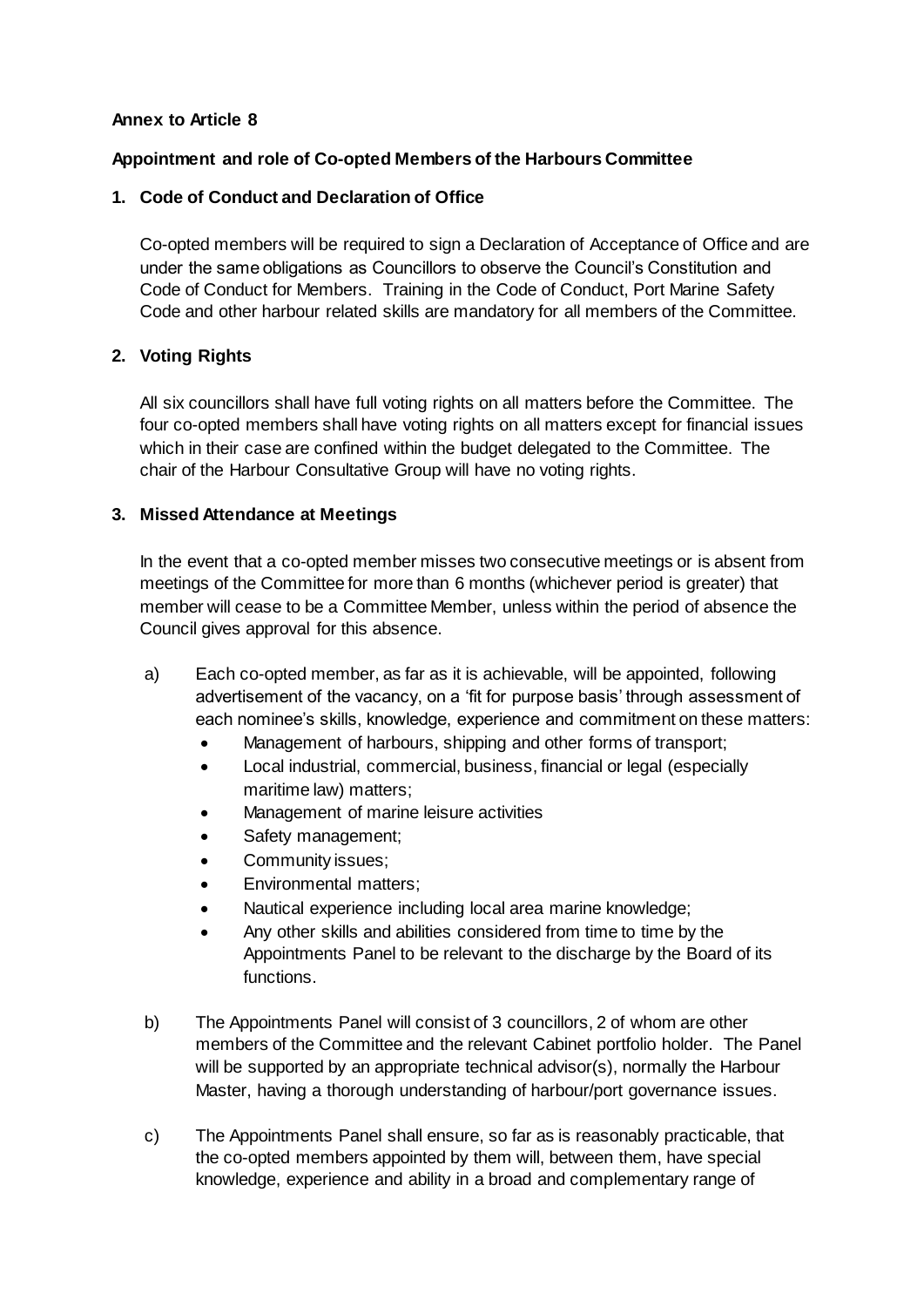matters relevant to the efficient, effective and economic discharge by the Committee of its functions. There may also be a need for co-opted members to fill any skills gap identified.

- d) The appointment of co-opted members recommended by the Appointments Panel will require approval by the Full Council.
- e) Councillors shall be appointed to the Committee by the Council at its Annual Meeting. Subsequent changes will be ratified by the Council and a Council member's term shall expire on the day prior to the Council's Annual Meeting. Council Members' appointments will be governed by the Council's Constitution.

## **4. Length of Office**

- a) A co-opted member's term of appointment shall be three years from the date of confirmation of appointment unless the member shall die, resign or be disqualified. Appointments should ideally be staggered in order to maintain some continuity.
- b) A co-opted member may be appointed to a second but no further three year term without recourse to open competition, subject to the agreement of both the Chairman and the member and the Committee's assessment that the member has performed satisfactorily during the first term. All membership of the Committee will be subject to the ratification by the Council.
- c) Co-opted members appointed by one of the predecessor councils remaining as members of the Harbours Committee shall be entitled to serve for their remaining term, including any second three year term to which they might be appointed.

## **5. Resignations**

A co-opted member may resign his or her office at any time by notice in writing given to the Council's Democratic Services Manager.